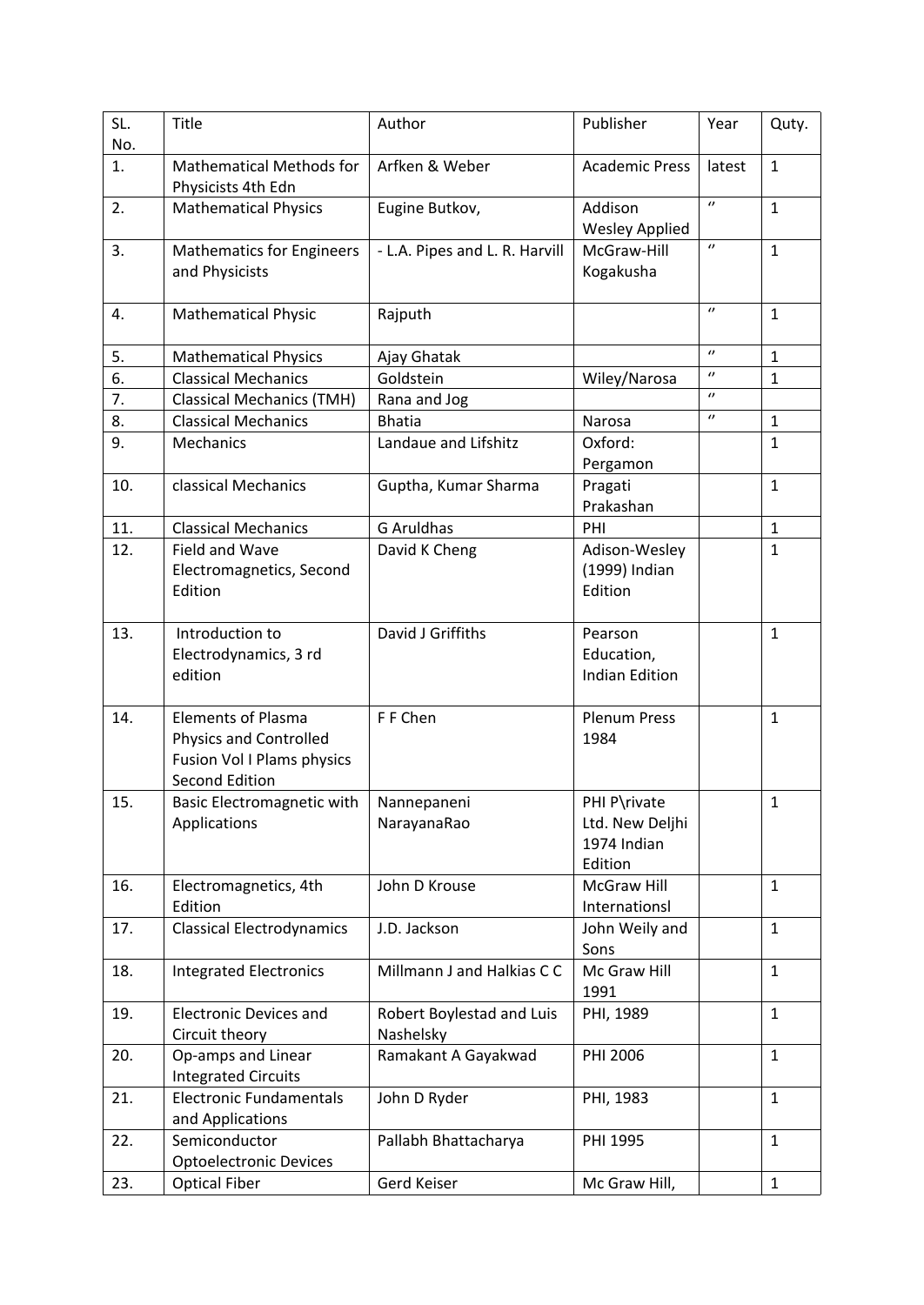|     | Communications                                                     |                                | 2000                                                               |              |
|-----|--------------------------------------------------------------------|--------------------------------|--------------------------------------------------------------------|--------------|
| 24. | <b>Complex Variables and</b><br>Applications 5th Edn               | Churchill & Brown              | Mc Graw Hill                                                       | $\mathbf{1}$ |
| 25. | <b>Optical Fiber</b><br>Communications                             | John M Senior                  | PHI 1992                                                           | $\mathbf{1}$ |
| 26. | <b>Vector Analysis</b>                                             | Speigal, Schaum series         |                                                                    | $\mathbf{1}$ |
| 27. | <b>Mathematical Methods for</b><br>Physicists 4th Edn              | Arfken & Weber                 | <b>Academic Press</b>                                              | $\mathbf{1}$ |
| 28. | <b>Mathematical Physics</b>                                        | Eugine Butkov                  | Addison<br>Wesley                                                  | $\mathbf{1}$ |
| 29. | Matrices and Tensors in<br>Physics                                 | A. W. Joshi                    | New Age<br>International<br>Publishers                             | $\mathbf{1}$ |
| 30. | <b>Elements of Group Theory</b><br>for Physicists                  | A. W. Josh                     | New Age<br>International<br>Publishers                             | $\mathbf{1}$ |
| 31. | Group Theory in Physics                                            | Wu-Ki Tung                     | World<br>Scientific                                                | $\mathbf{1}$ |
| 32. | <b>Applied Mathematics for</b><br><b>Engineers and Physicists</b>  | - L.A. Pipes and L. R. Harvill | McGraw-Hill                                                        | $\mathbf{1}$ |
| 33. | Quantum Mechanics third                                            | Leonard I.Schiff               | McGraw-Hill<br><b>Book</b><br>Company,<br>1955                     | $\mathbf{1}$ |
| 34. | A text book of Quantum<br>Mechanics                                | PMMathews and<br>K.Venkatesan  | Tata McGraw-<br>Hill, 1976                                         | $\mathbf{1}$ |
| 35. | The Principles of Quantum<br>Mechanics (fourth edition             | P.A.M.Dirac                    | , Oxford<br>University<br>Press, 1958                              | $\mathbf{1}$ |
| 36. | <b>Quantum Mechanics</b>                                           | G.Aruldhas                     | Prentice-Hall of<br>India Pvt. Ltd.,<br>2002                       | $\mathbf{1}$ |
| 37. | <b>Quantum Mechanics</b>                                           | V.K.Thankappan                 | <b>Wiley Eastern</b><br>Limited, 1985                              | $\mathbf{1}$ |
| 38. | Schaum's outline of theory<br>and problems of Quantum<br>Mechanics | Schaum's                       | Tata McGraw-<br><b>Hill Publishing</b><br>Company<br>Limited, 2004 | $\mathbf{1}$ |
| 39. | <b>Quantum Mechanics</b>                                           | E.Merzbacher                   | John Wiley,<br>1997                                                | $\mathbf{1}$ |
| 40. | Introduction to Quantum<br>Mechanics                               | Ajoy Ghatak                    | Macmillan<br>India Ltd., 1996                                      | $\mathbf{1}$ |
| 41. | <b>Quantum Mechanics</b><br>(fourth edition                        | Ajoy Ghatak and<br>Lokanathan  | Macmillan<br>India Ltd., 1999                                      | $\mathbf{1}$ |
| 42. | Quantum Mechanics an<br>Introduction (third<br>corrected edition   | W.Greiner                      | Springer, 1994                                                     | $\mathbf{1}$ |
| 43. | <b>Fundamentals of Quantum</b>                                     | Y.R.Waghmare                   | Wheeler                                                            | $\mathbf{1}$ |